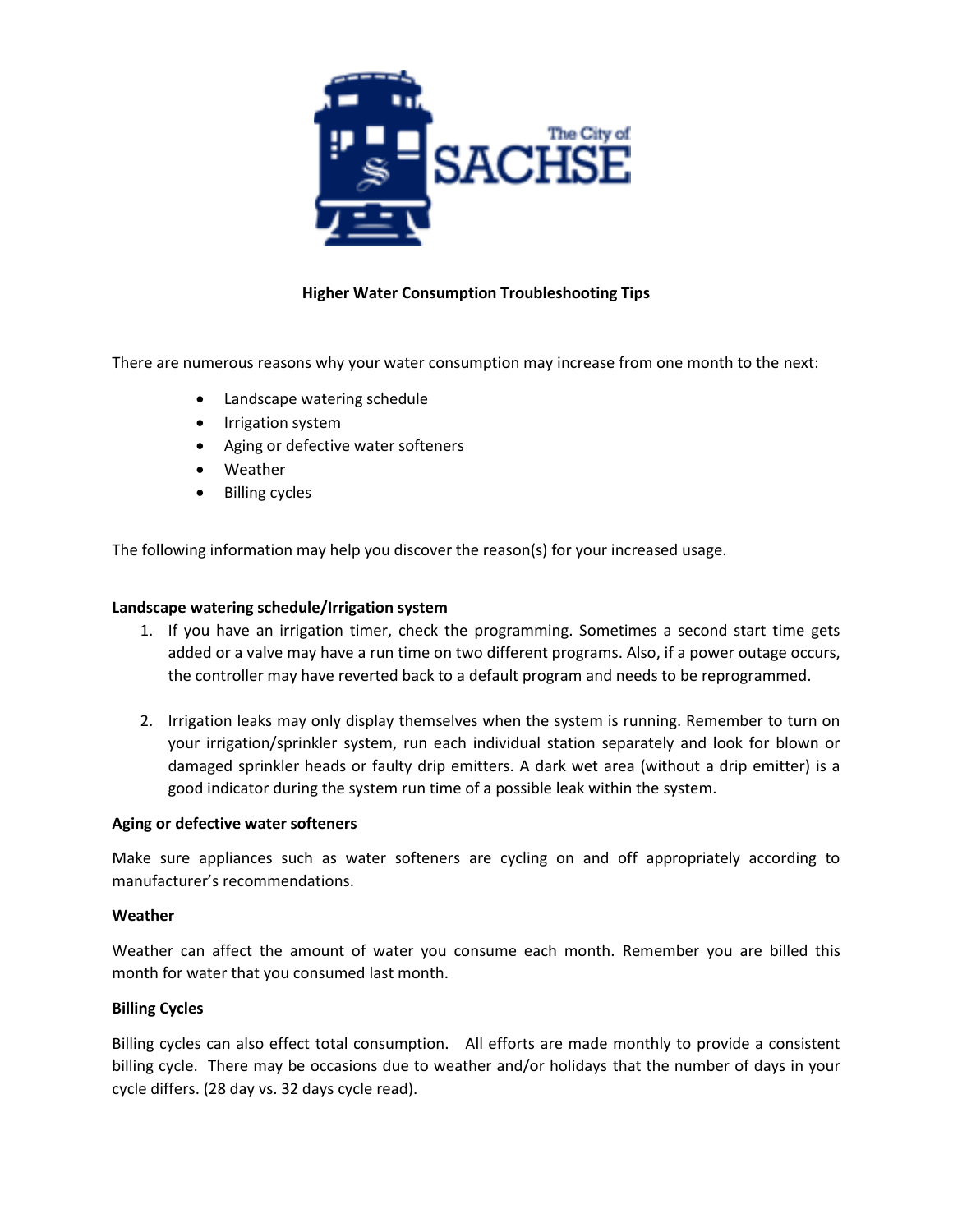## **Check Flow at the Meter:**

The meter can help you determine if you have on-going or continual water usage. Conducting a meter flow check is easy to do.

- 1. First, make sure everything that uses or consumes water in your home is off and not currently in use.
- 2. Locate the water meter (usually located in the front of your property near the street or sidewalk) and lift the lid with a screwdriver to expose the water meter. Beware of insects or critters inside the meter box.
- 3. Look for the odometer design register dial and wheel. Record the starting numbers.
- 4. Don't use any water for at least 20 minutes and come back and take a second reading.
- 5. If the two sets of numbers are different, then you have a leak and you'll want to determine what is consuming the water. If you can see that the wheel is turning, then a small amount of water is being consumed. Even the smallest amount of water can add up to be significant.
- 6. If the two sets of numbers are the same, and the wheel is not moving, skip to *Meter Flow Check Displays No Water Use*.

## **Meter Flow Check Displays Water Use:**

Proceed by making sure your service line isn't leaking. (A service line is either a copper or plastic line located underground that is under pressure and provides water from the City's water main through your meter to your residence.) Go to the house shut off valve. This is either a ball valve or a gate valve usually located at the front or side of the house near the hose spigot. Turn the shut off valve to the "off" position. If irrigation and/or an automatic pool filler line are located before the house shut off valve, turn their shut off valve to the "off" position as well. The goal is to only allow the service line to receive water in order to verify a leak within the service line. Check the water meter to see if the water has stopped. If there is no movement or water use indicated at the water meter, then your service line is in good shape. Water usage or movement on the water meter indicates a leak within the service line. Remember to turn the shut off valve(s) back on after the completion of the test.

## **Locating possible outdoor on-going or continual water consumption**

- 1. Check for malfunctioning irrigation control valves. Look for constantly "oozing" or dripping leaks in low lying areas within the landscaping. Check in and around irrigation valve boxes. Look for "soggy" of "soft" spots, dark soil or excessive plant growth.
- 2. Check hose bibs or spigots to make sure they are completely turned off. (Spray triggers at the ends of hoses are notorious for leaks!)
- 3. Automatic fills for pools, fountains, or pet troughs can also fail. Make sure these devices are working properly.